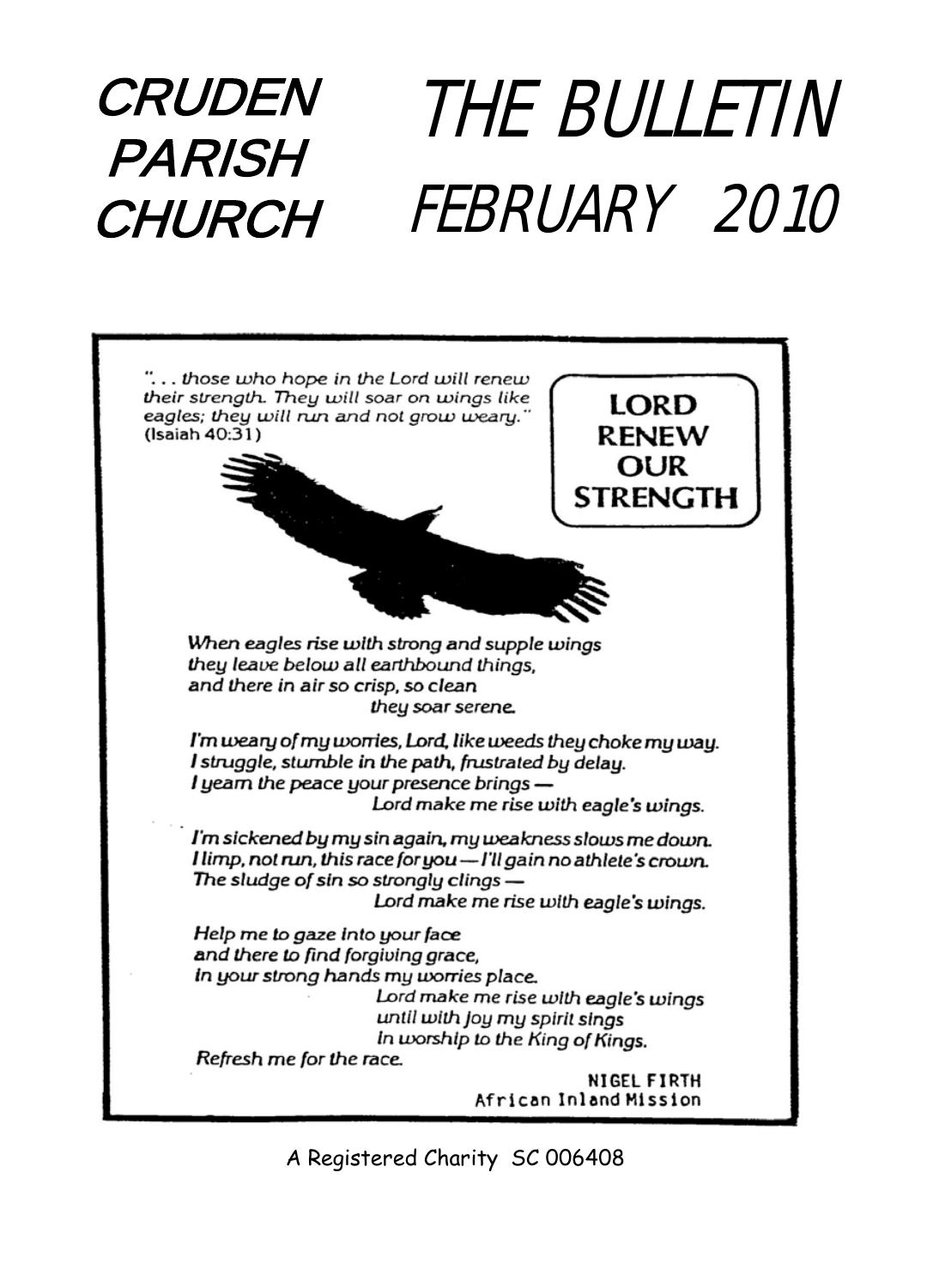# **DIARY DATES**

# **FEBRUARY 2010**

## EACH WEEK

Sundays 10 am Children's Sunday Club in the Church & Stables

| Wednesday 3rd:    |                      | Coffee and Chat                                                                      | 10.30 am           |        | Hall |
|-------------------|----------------------|--------------------------------------------------------------------------------------|--------------------|--------|------|
| Sunday 7th        | $\mathbb{R}^{n}$     | <b>MORNING SERVICE</b><br>Service conducted by Mrs Sena Allen, Peterhead             | $10.00$ am         |        |      |
| Monday 8th        | $\mathbb{R}^n$       | Watch and Talk Group 7.30 pm<br>in the home of Marilyn Sanways, Burnview, Cruden Bay |                    |        |      |
| Sunday 14th       | $\ddot{\phantom{a}}$ | <b>MORNING SERVICE</b><br>Service conducted by Mrs Sena Allen, Peterhead             | $10.00$ am         |        |      |
| Wednesday 17th    |                      | : Choir Practice                                                                     | $7.30 \text{ pm}$  |        | Hall |
| Sunday 21st       | $\ddot{\cdot}$       | <b>MORNING SERVICE</b><br>10.00 am<br>ANNUAL GUIDE THINKING DAY SERVICE              |                    | Church |      |
| Monday $22nd$ :   |                      | The Guild Rev Peter Mander                                                           | $7.30 \text{ pm}$  |        | Hall |
| Tuesday 23rd :    |                      | <b>Kirk Session</b>                                                                  | $7.30 \text{ pm}$  |        | Hall |
| Thursday $25th$ : |                      | Walking Group Planning Meeting 7.30 pm                                               |                    |        | Hall |
| Sunday 28th       |                      | <b>MORNING SERVICE</b><br>Sacrament of Baptism - Admission of New Communicants       | $10.00 \text{ am}$ |        |      |

THE NEXT ISSUE OF THE BULLETIN WILL COME OUT ON **28 FEBRUARY**. Copy for inclusion to be handed in to the Manse as soon as possible.

## **FEBRUARY HYMN BOOK - CH4**

COFFEE and CHAT CHURCH HALL WEDNESDAY 3 MARCH 10.30 am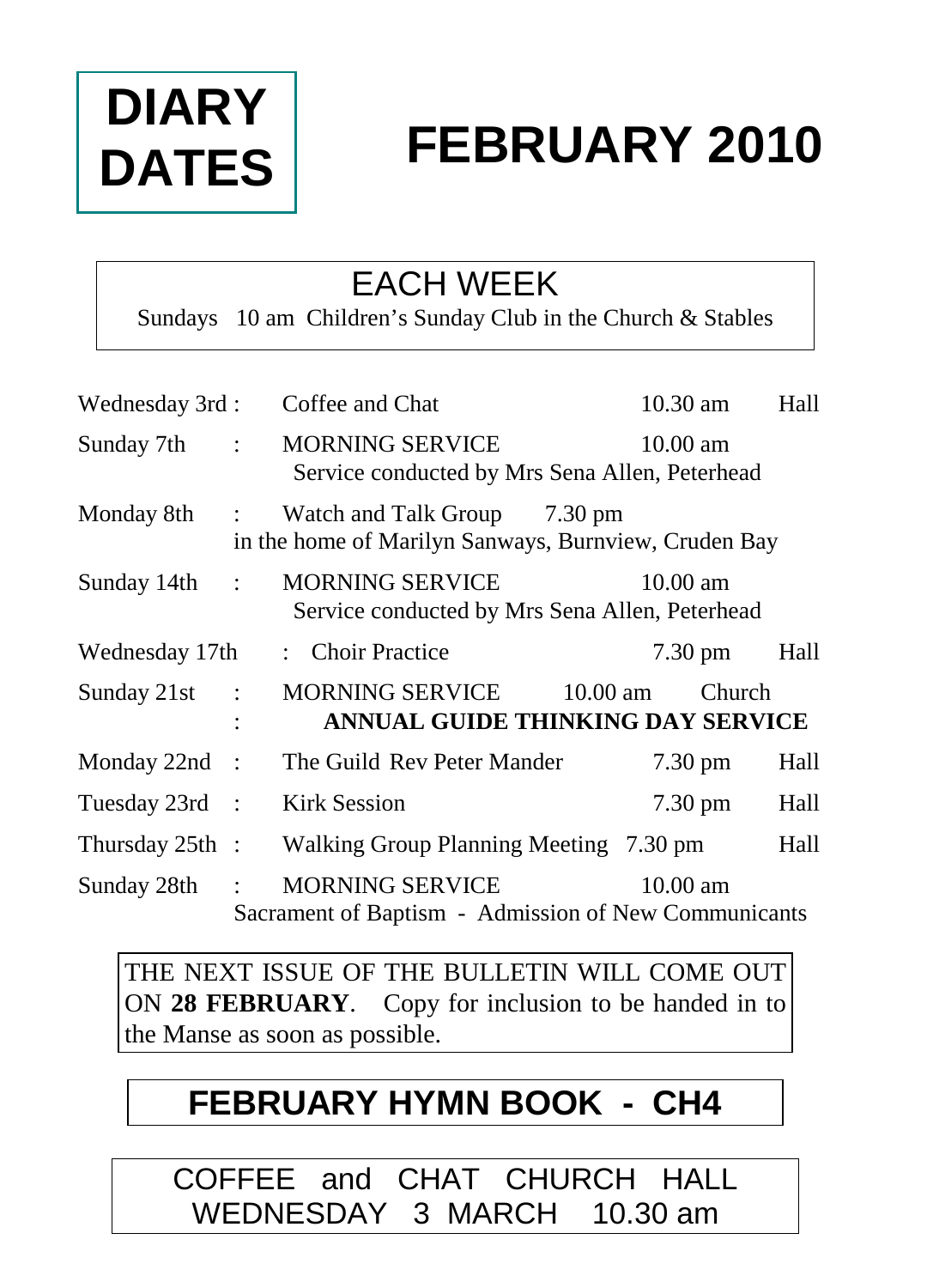# **PARISH REGISTER**

\*(denotes church member) **DEATHS**

Mr S Rennie, 5 Slains Crescent, Cruden Bay \*Mr John Smith, 2 Northfield Gardens, Hatton

# COMING IN MARCH

## **WORLD DAY OF PRAYER Friday 5 March**

Cruden Parish Church 7 pm

The service for 2010

"LET EVERYTHING THAT HAS BREATH PRAISE GOD"

was prepared by Christian women of Cameroon

### **ANNUAL STATED MEETING** CRUDEN PARISH CHURCH

### **Sunday 7 March 2010**

(as part of the morning service beginning at 10 am) PRESENTATION OF ACCOUNTS

ELECTION OF MEMBERS TO SERVE ON SESSION COMMITTEES

## DIARY OF AN INTERIM MODERATOR

After the Rev Jimmy Wishart retired on 26 December, 5 funerals were required to be conducted by 19 January! February/ March commitments

are 24 February – meetings of Finance Committee and Kirk Session.

10 March – meeting of Deer Congregational Board

14 March – conduct worship before chairing the congregation's AGM

17 March – Meeting of Deer Hall Committee

Still to be arranged is a meeting that the Nominating Committee has to have with representatives of Presbytery.

*Rodger Neilson*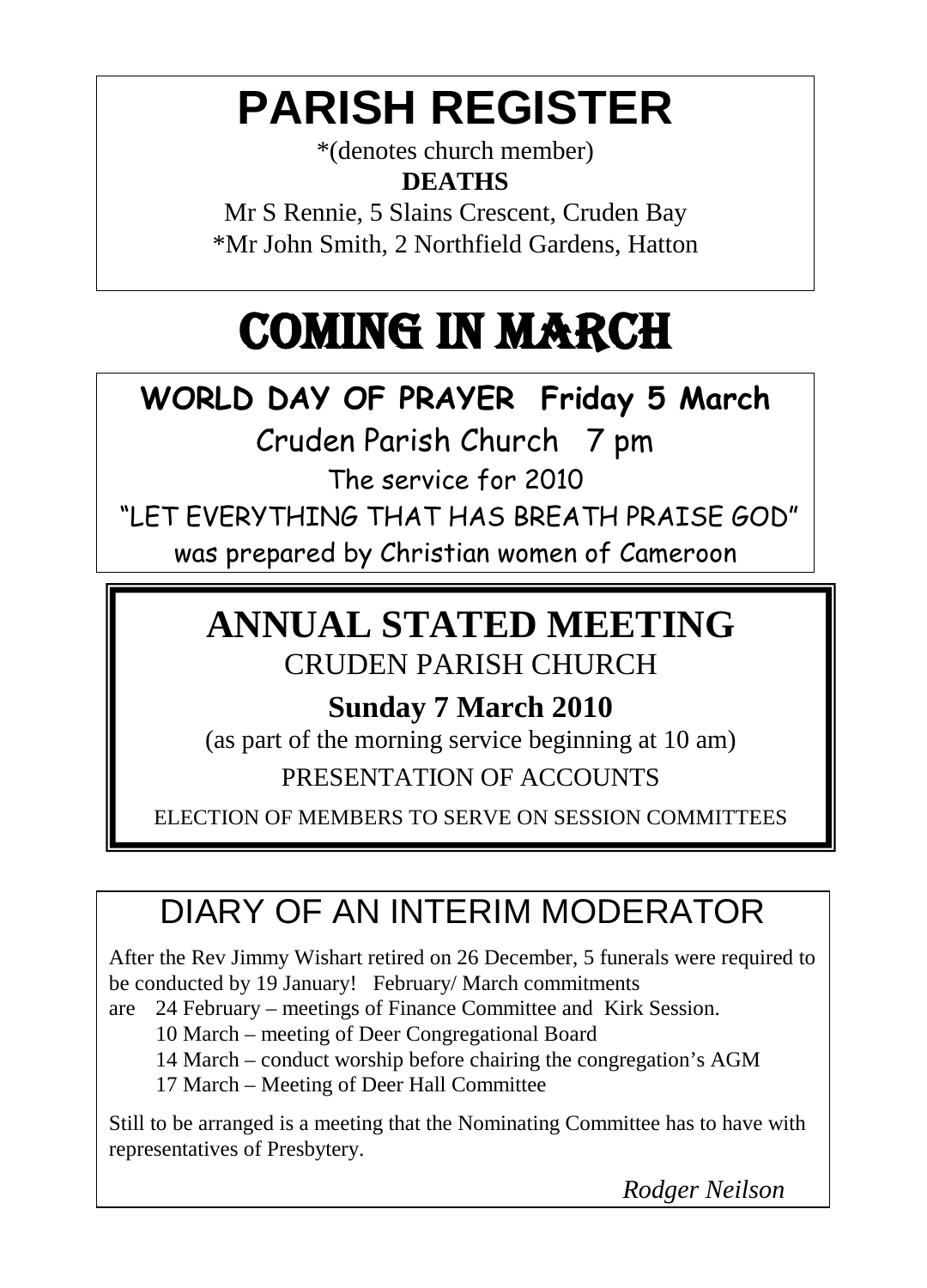# SUNDAY MORNING DUTIES 10 am

| <b>Date</b> | <b>Door</b>                                | <b>Flowers</b>          | <b>Teas</b>                                 | <b>Children</b>                                                                                  |
|-------------|--------------------------------------------|-------------------------|---------------------------------------------|--------------------------------------------------------------------------------------------------|
| 7 Feb       | <b>Margaret Adams</b><br><b>Jack Young</b> | <b>Atholene Ritchie</b> | Liz Carnie<br>Iris Durno                    | Karla Buswell<br><b>Brenda Cadger</b><br>C or S Skinner<br><b>Helen Smith</b><br>Charlotte Lamb  |
| 14 Feb      | Margaret Adams<br><b>Jack Young</b>        | Jean Beedie             | Kathleen Craig<br><b>Beatrice Fawkes</b>    | <b>NO JUNIOR</b><br><b>CHURCH</b>                                                                |
| 21 Feb      | Jim MacDonald<br><b>Wallace Donaldson</b>  | Jean Beedie             | NO TEAS                                     | Katherine Hyman<br>Maureen Reid<br>S or C Skinner<br>Joyce Fowlie<br>Charlotte Lamb              |
| 28 Feb      | Jim MacDonald<br>Wallace Donaldson         | <b>Betty Forrester</b>  | Elma Cumming<br><b>Betty Forrester</b>      | Karla Buswell<br><b>Brenda Cadger</b><br>C or S Skinner<br><b>Mary Bratton</b><br>Charlotte Lamb |
| 7 Mar       | Alison Neilson<br>Michael Buchan           | Liz Bruce               | <b>Mary Coutts</b><br>Wilma Moir            | Karla Buswell<br><b>Brenda</b> Cadger<br>C or S Skinner<br>Helen Smith<br>Charlotte Lamb         |
| 14 Mar      | <b>Alison Neilson</b><br>Michael Buchan    |                         | <b>Betty Morris</b><br><b>Sharon Rennie</b> | Katherine Hyman<br>Maureen Reid<br>S or C Skinner<br>Joyce Fowlie<br>Charlotte Lamb              |
| 21 Mar      | <b>Annette Garden</b><br>Lewis McKechnie   | Robert Esson            | Margaret Jamieson<br><b>Margaret Adams</b>  | Karla Buswell<br><b>Brenda Cadger</b><br>C or S Skinner<br><b>Mary Bratton</b><br>Charlotte Lamb |
| 28 Mar      | Annette Garden<br>Lewis McKechnie          | Jean Beedie             | <b>Elizabeth Bruce</b><br>Rosemary Reid     | Katherine Hyman<br>Maureen Reid<br>S or C Skinner<br>Helen Smith<br>Charlotte Lamb               |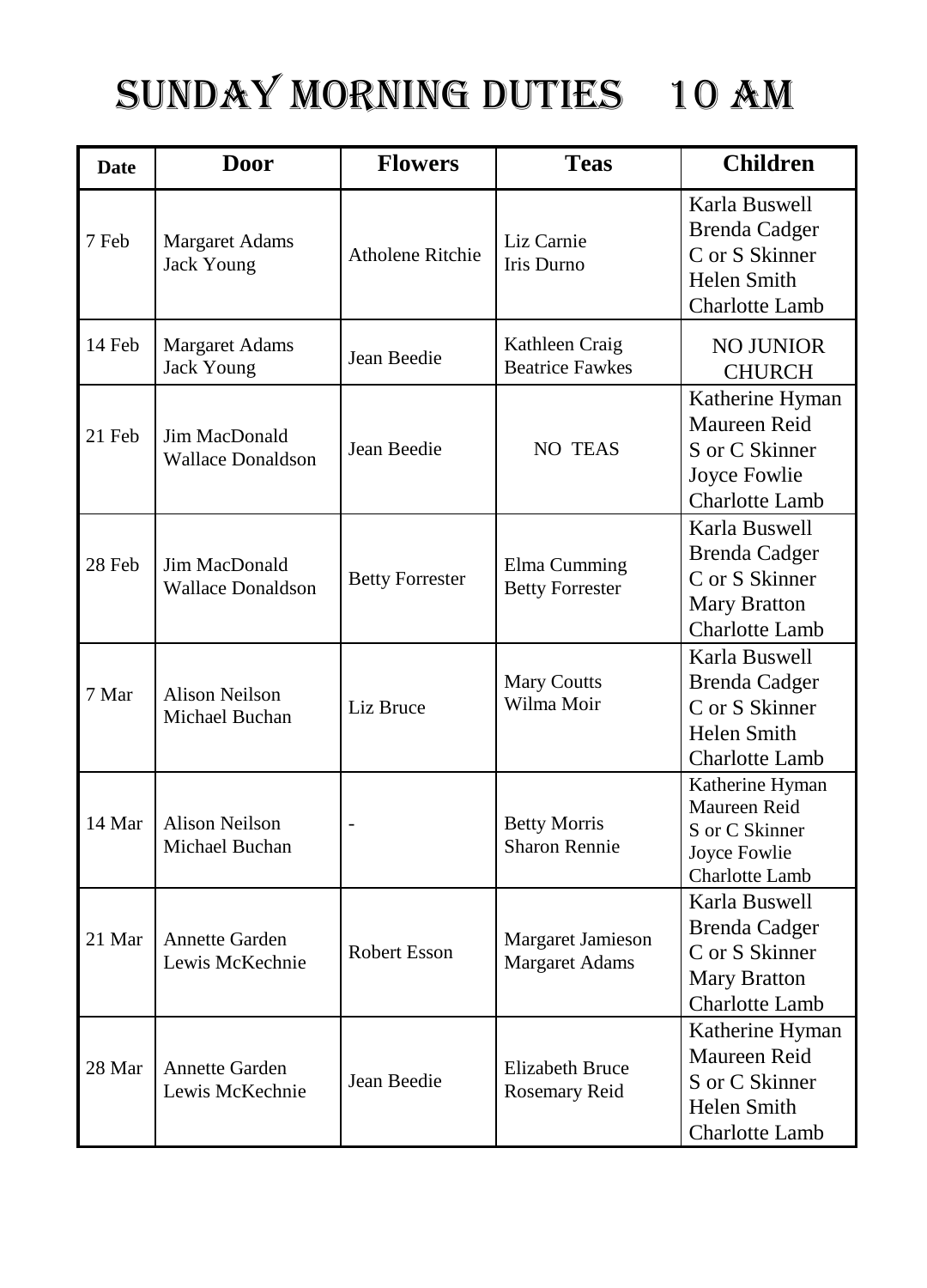**The minister will be on holiday from 1st to 19th February and is grateful once again to the Rev Allan Fawkes who has agreed to provide pastoral cover. He can be contacted on 01779 841814.**

# FROM THE MINISTER 24 January 2010

Dear Friends

#### **Adult Sunday School with a Difference.**

Normally Adult SS has taken place on Sundays after our morning worship. The next series will be different. It will be midweek on different days through March and it is expected that a greater number of people will want to try and attend.

It is common knowledge that there is one subject that is causing great concern in many of the main Christian denominations which, it has been suggested, threatens to result in significant splits similar to the divisions that characterised the churches in Scotland in the late 18th and 19th centuries.

The General Assembly of the Church of Scotland has asked congregations to consider this subject this spring and that is what we will do in March.

We shall do so primarily by listening to different sides of the debate **before** we draw any conclusions.

#### CRUDEN CHURCH CONSIDERS HUMAN SEXUALITY

There will be four midweek meetings in March.

#### **Thursday March 4** Setting the scene. The Minister will explain how complicated this subject is when you consider its wide range which goes beyond the subject of same sex relationships and also affects the way we approach the bible.

**Monday March 15** Time to Take a Stand The Rev Peter Dickson of High Hilton Church, Aberdeen will talk on the issues as he sees them and on why it is important that the Christian Church holds fast to its principles.

**Thursday March 18** Time for Change The Rev Keith Blackwood of Mannofield Church, Aberdeen will explain his views on the subject and why the church must strive to be more inclusive.

**Tuesday March 23** Reaching conclusions The Minister will summarise what has been said by the two guest speakers (having checked with them that they are happy with his summary) and invite discussion on all that has been learnt over the previous three sessions.

Your friend and minister

Rodges Nailso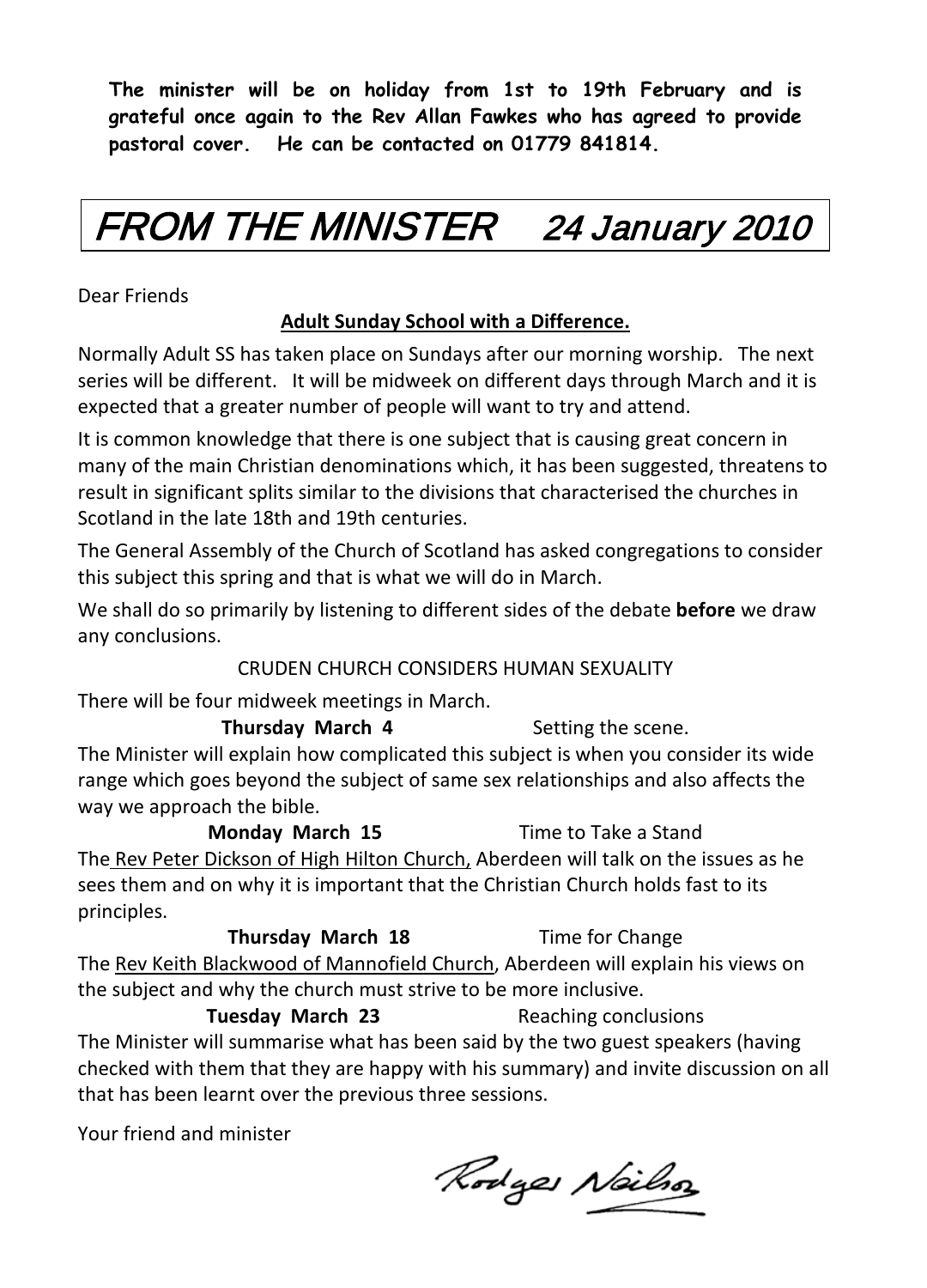

to **Mrs Gertrude Kelman (formerly Mill Cottages, Hatton)** who will be celebrating her 90th Birthday this month.

to **Mr Alexander Ritchie, "Coire Cas", 13 Hobshill Place, Hatton,** who will be celebrating his 80th Bithday this month.

to **Mr & Mrs J Munro, Braco Farm, Hatton,** who will be celebrating their Silver Wedding Anniversary this month.

The minister would welcome, in writing please, any news for this feature in the Bulletin



#### **SOUPER SUNDAY**

Well done to Karla Buswell, Beatrice Fawkes, Betty Forrester and Betty May who helped by James Hyman conducted our Souper Sunday Service so well.

**£275** was raised for the Church of Scotland's HIV/Aids Project. Thanks are due to Wilma Moir and her team for organising a successful and popular Soup lunch.

Photographs are on the Church Website

#### **HAITI APPEAL**

Well done members of Cruden Parish Church! In just 8 days a magnificent **£430** has been raised for the Haiti Appeal and this will be channelled, as usual, through Christian Aid. Clearly the TV pictures of the calamity have raised our compassion levels. It is amazing that even after being trapped for ten days people have been rescued from the rubble.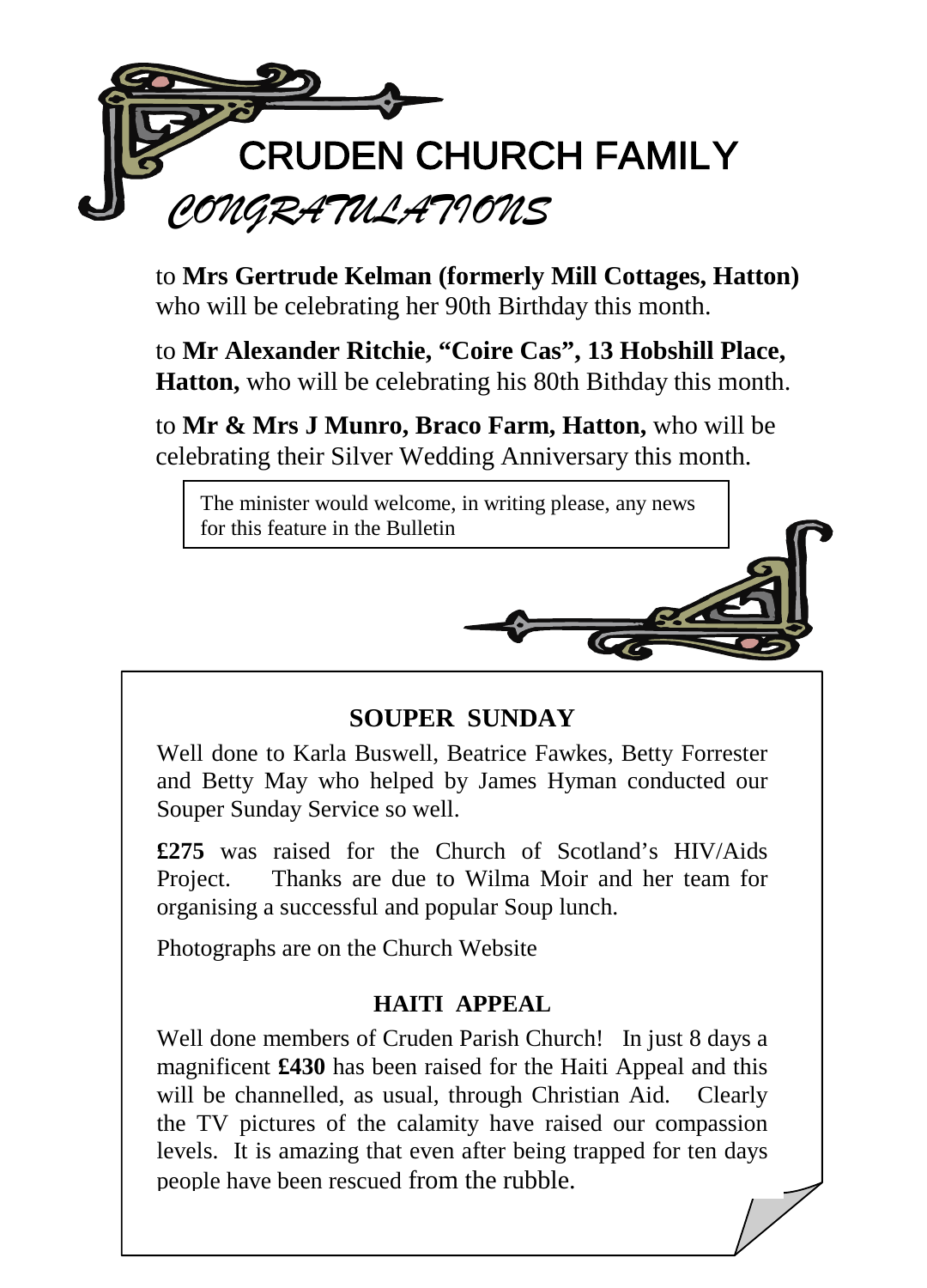

## On the subject of LOVE

Friendship is to be purchased only by friendship.

*Let us be the first to give a friendly sign, to nod first, smile first, speak first, and – if such a thing is necessary – forgive first.*

If a single person achieves the highest kind of love, it will be sufficient to neutralise the hate of millions.

> *To handle yourself, use your head; To handle others, use your heart.*

The only safe and sure way to destroy an enemy is to make him your friend.



## T H A N K S

Once again, Cruden Church is grateful to Mr Alistair Bain, Longside for agreeing to audit our church accounts this year along with Shonah Taylor.

#### THE GUILD

For the Guild meeting on **Monday 22nd February,** the guest speaker will be the Rev Peter Mander of St James' Episcopal Church As always, you will be made most welcome at the Hall at 7.30 pm.

## SOCIAL COMMITTEE

Events being planned in the near future are

- A Session Dinner on 9 March
- A Quiz Night at Cruden Bay Golf Clubhouse on 12 March
- A concert by the Aberdeen choir "Acclamations" on 16 June
- An open air service and picnic on a summer Sunday !

Please look out for further details.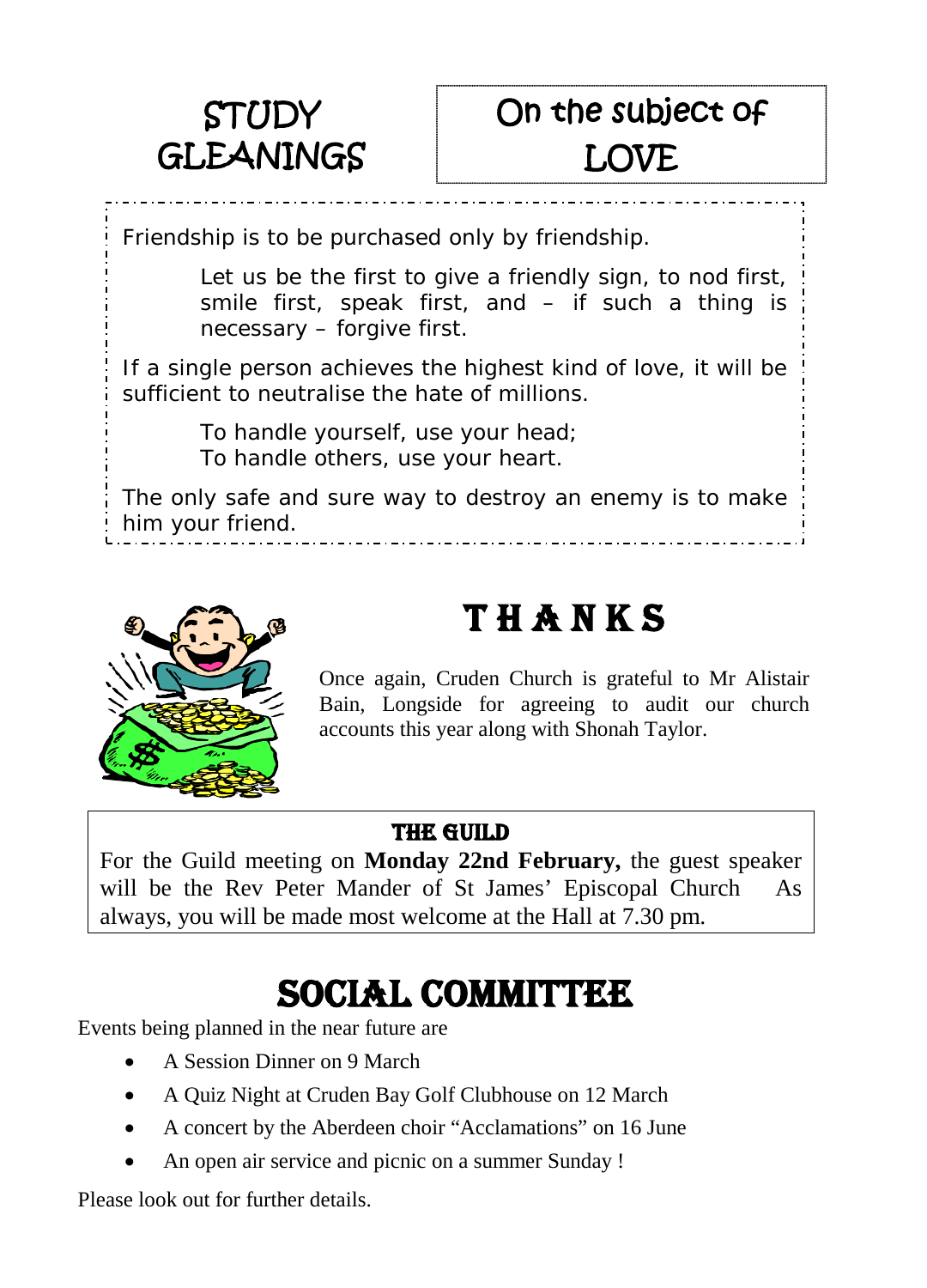# Watch And Talk Group

The severe weather at the beginning of the year led to the January meeting being cancelled. The next meeting is on 8 February at the home of Marilyn Sanways.

Those using WFO envelopes should ensure they are using the current year's envelopes and not last year's. It is also most helpful when people DO NOT return a batch of envelopes but put all their contents into one envelope, marking on it the total amount enclosed. **THANK YOU.**



## **WANTED**

People who will make a positive difference to the lives of others by deciding on one item that they will now only buy if it is a Fairtrade product.

ANNUAL STEWARDSHIP CAMPAIGN Once again, with the March Bulletin will come the annual commitment card for members. Within the first three weeks of March, these cards will be collected by a church visitor. Please show your support to the church by returning a card.

MORE DETAILS NEXT MONTH

STOP PRESS There will be concert by Spectrum Brass in St James Church on Thursday 25 February at 7.30 pm.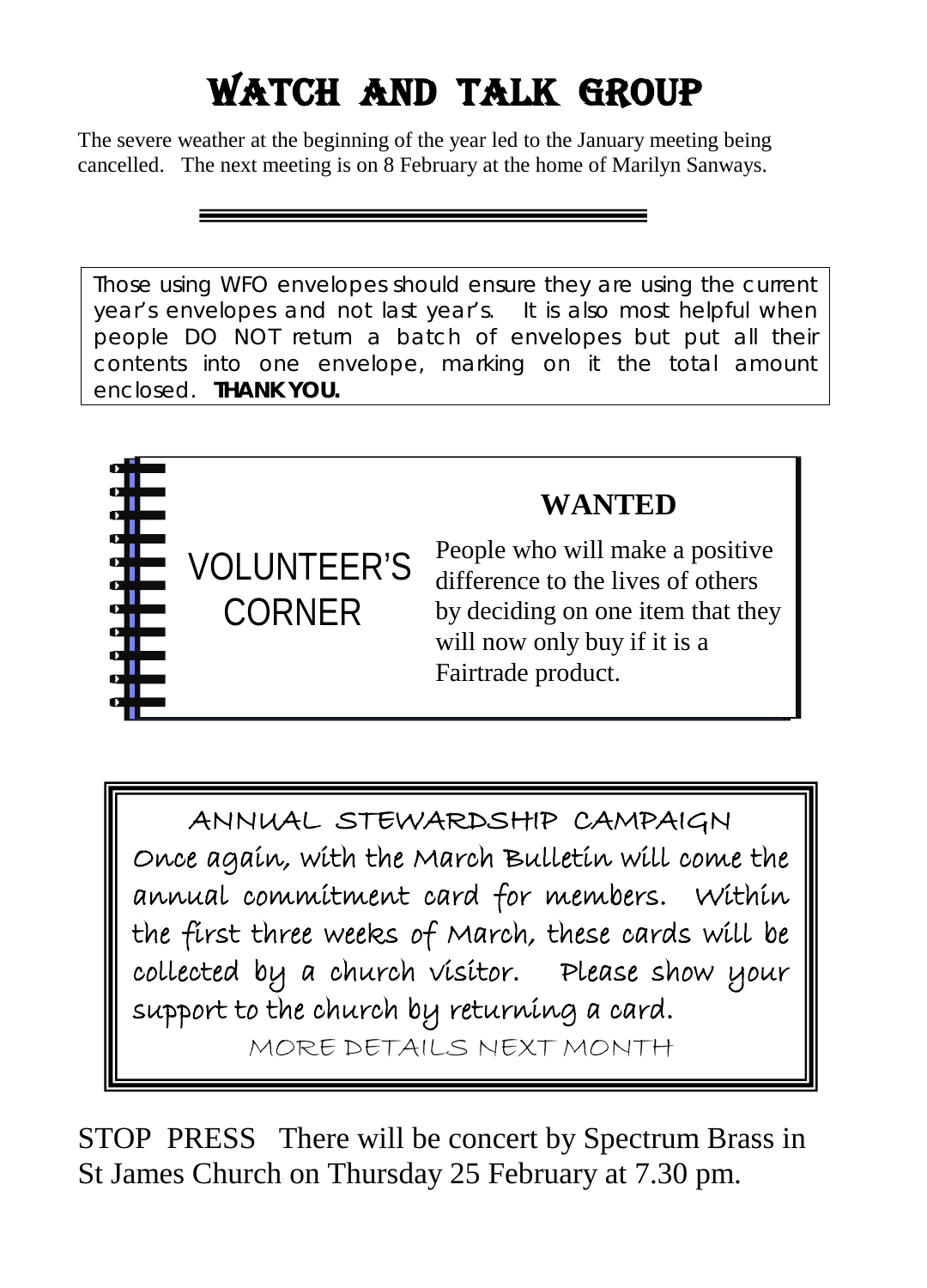## Cruden CHURCHes WALKing group

February is going to be a busy month with a walk and a planning meeting for the next twelve months, but first the walk.

**Torry churches trail** - we will walk round 11 present and former places of worship in this part of Aberdeen. Everyone is welcome to join us, leaving the church hall at 11:30 am on **Sunday 7th**.

The planning meeting is on Thursday 25th at 7:30 pm in the church hall. Everyone is welcome to come along when good suggestions will be required for local Sunday walks and longer Saturday walks within two hours drive from Cruden.

l would like to thank all who have supported the walking group in the past year and would welcome anyone that would like to join us for a pleasant walk, good chat (and nice restaurants!) all over the north east. *Robert Petticrew.*

### **Greetings from Australia From Alexis Morrison (nee Wallace).**

I have just received the October and November Church Bulletins from my brother Michael Wallace and feel moved to add my tribute to the work Chris and Jess Anderson did as Guide Leaders for us in the '60's.

I enjoyed Ann and Barbara's tribute and Jean's too and am frequently amazed at how often, even as a 60 year old Grandma, I remember............

- rain on camps, half cooked sausages eaten off sticks on Uppermill's land,
- washing jumpers at the Manse for Rev. and Mrs Menzies to obtain my laundry badge, ( I still love washing garments by hand!!),
- the hottest sun I had ever felt, massive blisters on Esther Low's back,
- the smell of cigars and real coffee in Basle, while in Switzerland
- and the friendships forged during our years in the Hatton Guides.

Vale Jess and greetings to all ex-Girl Guides I knew.

My parents, Eddie and Lexie Wallace are well and enjoying the warm weather here in Australia and send warm wishes to all.

They celebrated their 61st wedding anniversary in March 2009!! I welcome any emails t[o alexis.morrison@bigpond.com](mailto:alexis.morrison@bigpond.com)

**Best wishes, Alexis**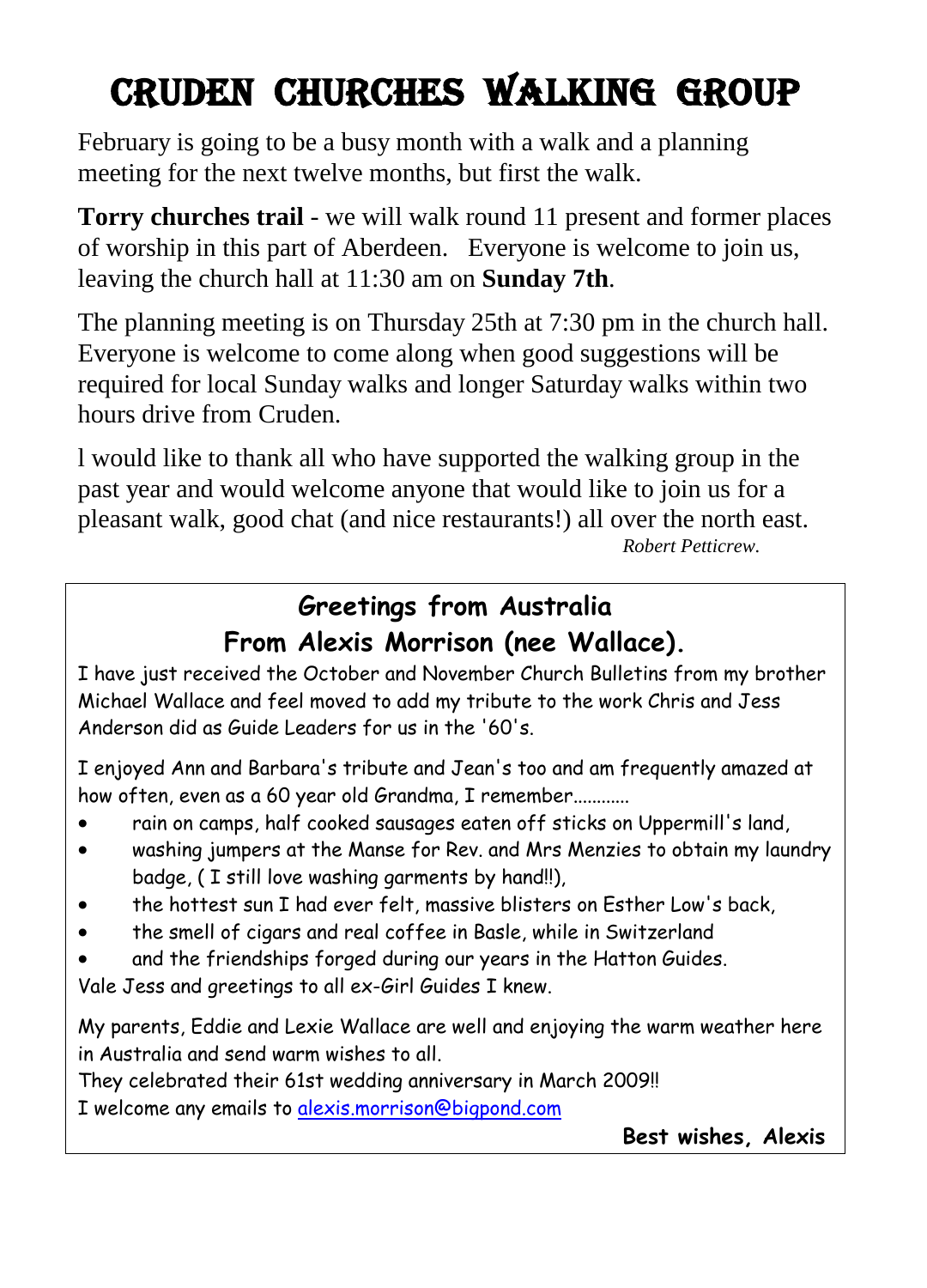



#### IN FEBRUARY'S ISSUE

**Carers Special** Around 1 in 8 of the population of Scotland are thought to be voluntary carers, saving the economy over £7 billion. Jackie Macadam focuses on carers' issues and the Church's involvement.

**A Caring Church** Syd Graham, convenor of CrossReach, discusses the contribution of carers and how the churches can support them.

**Seeds of Hope** The Sunflower Garden, a CrossReach project working with young carers.

**A Quilt of Love** The work of a support group for families who care for the children of addicts.

**A Carer With Connections** Profile of carer, campaigner and church elder Isobel Allan.

**Securing the Reformation** Professor Peter Howie portrays the life of John Knox.

**The Growing Church** In the first of a series looking at churches which are bucking the trend of falling numbers, Thomas Baldwin visits Arbroath: St Andrew's.

**From Lent to Pentecost** The Rev Martin Allen starts a new series guiding readers through this period of the Christian year.

**Service, not Sacrifice T**he Moderator encourages readers to sacrifice their time in service to mark Lent.

**Too Harshly Judged?** The latest figure up for reputation rehabilitation is the St Peter.

**Spending Cuts or..?** The Church of Scotland's Head of Stewardship, the Rev Gordon Jamieson, reflects on the need to prioritise and prune

**Restoring Economic Faith** Dr Murdo Macdonald focuses on the church's responsibility to rebuild trust in financial institutions

**Plus** Glasgow Presbytery, Paisley Abbey, all the regular columnists, news, letters, reviews and crosswords.

Anyone wishing to subscribe to this most interesting and informative magazine of the Church of Scotland should contact: Mrs Isobel Young Tel: Cruden Bay 812360

#### **CHRISTMAS OFFERING**

Thanks to the generosity of those attending our Watchnight and Christmas Day services, the Scottish Bible Society will receive £173 from Cruden Parish Church. They will forward the money to a special project in North East Brazil being supported as part of their 200th Anniversary celebration. The Brazil Bible Society are planning to operate a vehicle that will provide essential medical, dental and spiritual care and the Scottish Bible Society have promised to raise £200,000 for the project.